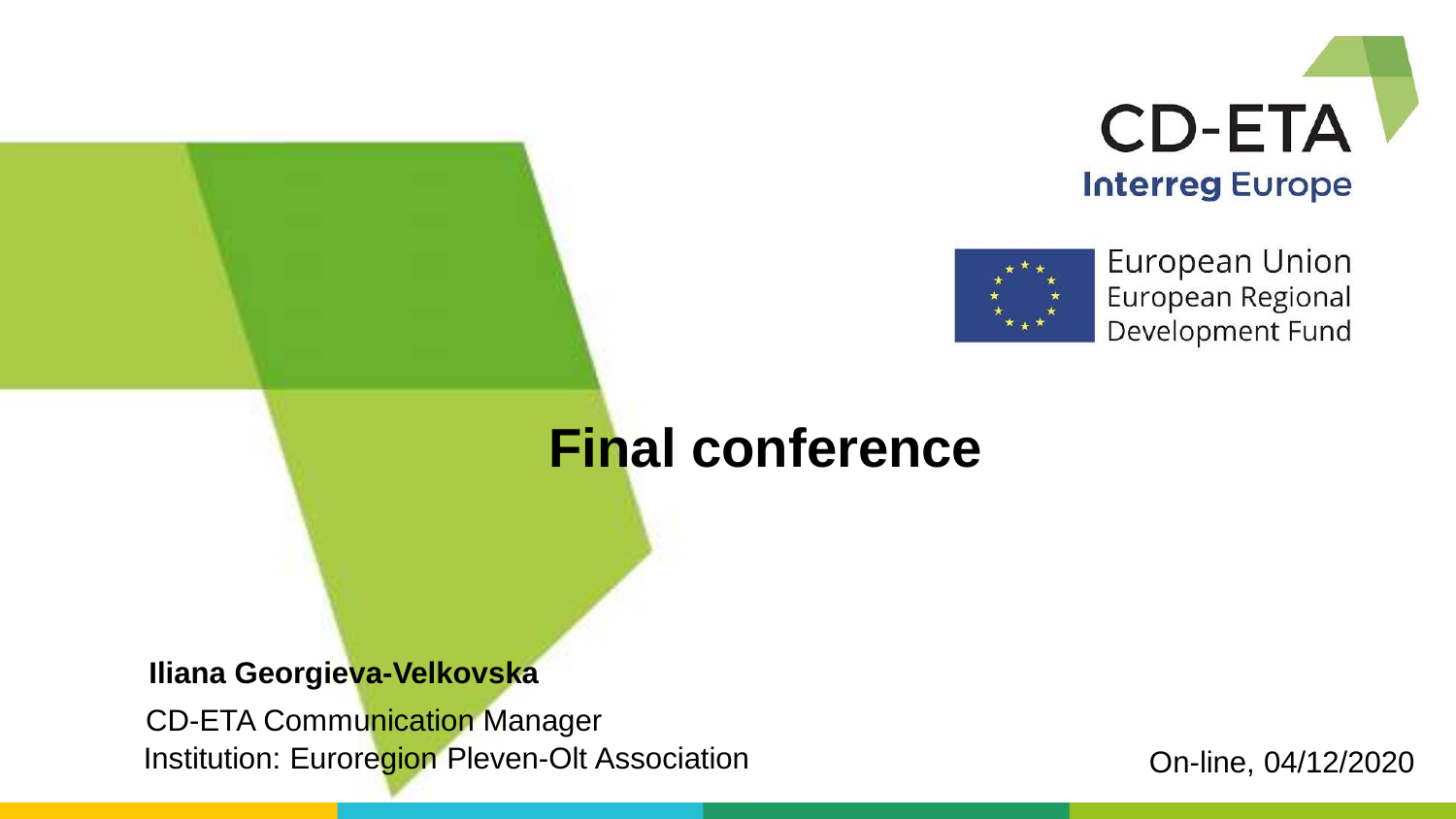### **Project "Collaborative Digitization of Natural and Cultural Heritage", CD-ETA, PGI00008 Interreg Europe Programme 2014-2020**

Bulgaria

"Euroregion Pleven-Olt" Association,



Harghita County Council, Romania



Regional Development Agency of Gorenjska, Slovenia

Foundation for Research and

Innovation, Italy

 $|00135|$ 

**Interreg Europe** 

University of Patras, Greece



Foundation Saint Mary the Royal of Historic Heritage, Spain

Association of the Municipalities of the Ribera Alta Region, Spain



Estonian war Museum, Estonia



Estonian War Museum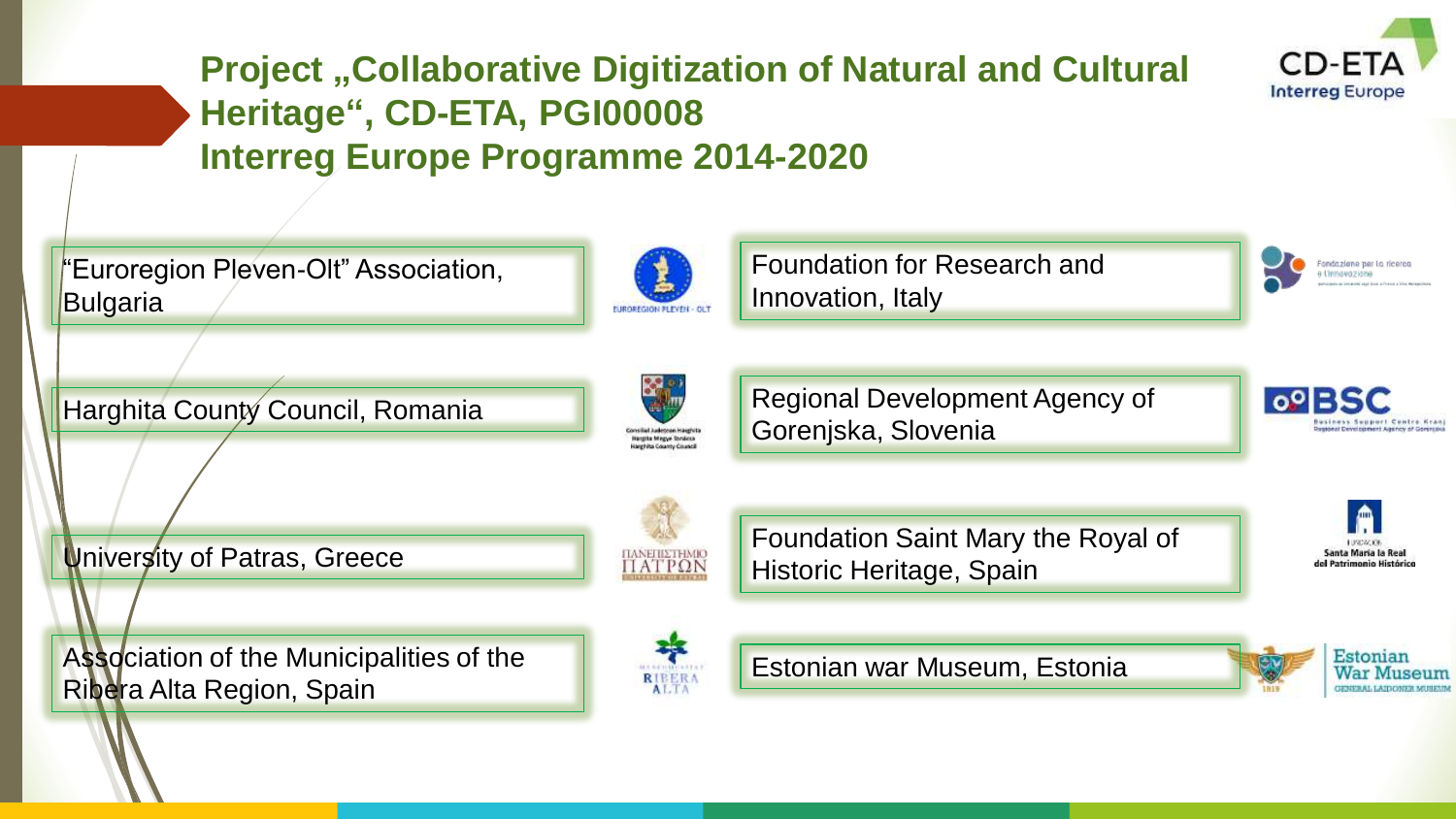

## **Overall objective:**

To improve adoption of the digitization policy for natural and cultural heritage and to be prepared the implementation of best practices into the participating regions, according to their needs.

#### **Sub objectives:**

- 1. The key stakeholders have been involved into the project activities and into the implementation process of action plans.
- 2. Exchange of experiences and sharing good practices concerning digitization of cultural and natural heritage has taken place
- 3. A common methodology, approach and standards have been developed for the use in each region
- 4. Participating regions have been provided with necessary know-how and they have developed specific strategies and operational plans for cultural and natural heritage digitization
- 5. Region-specific measures have been elaborated in order to improve the regional policies via targeted funding.

6. The achieved results have been promoted and included in the regional policies in the participating countries and in EU

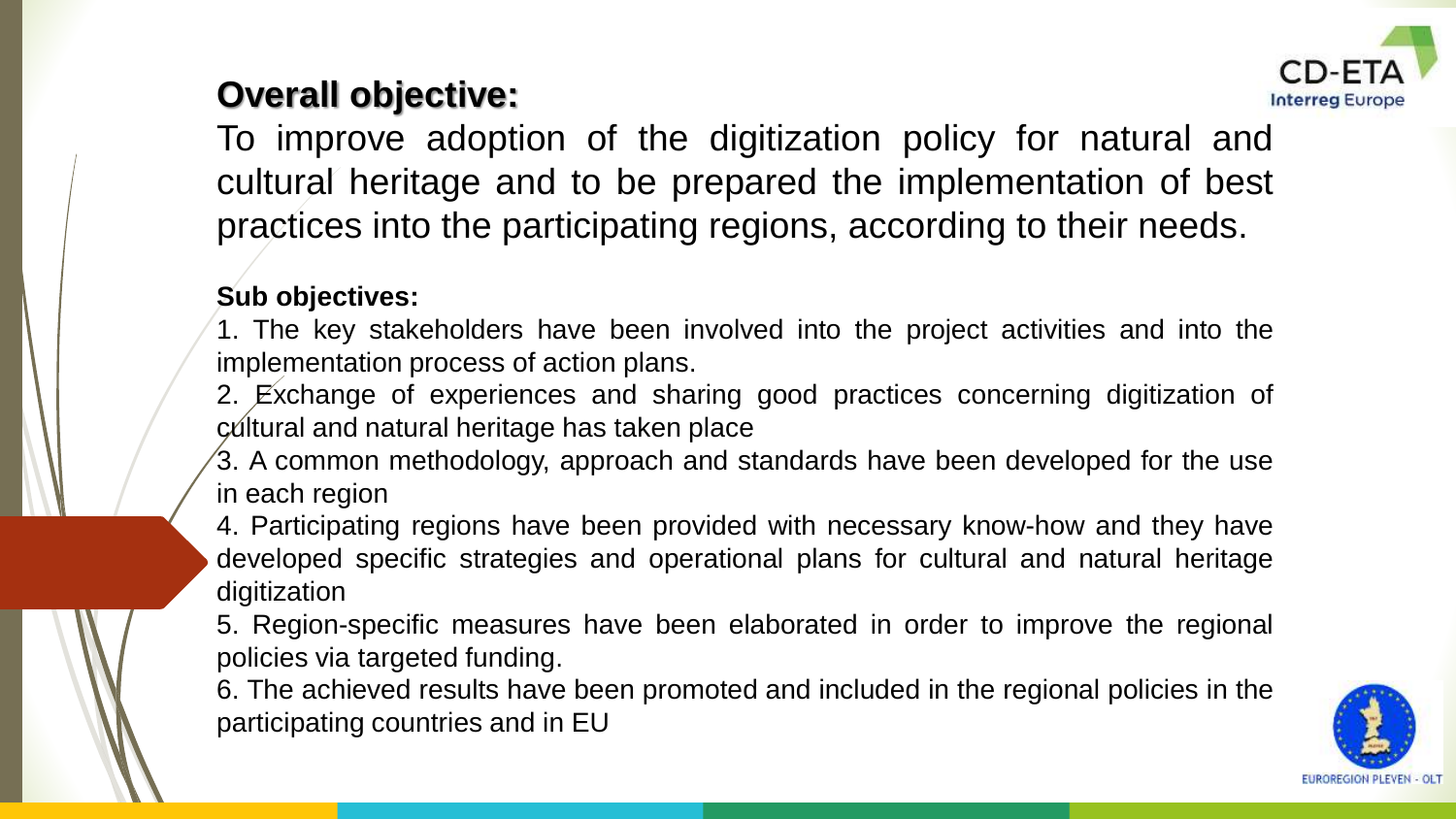

1. The key stakeholders have been involved into the project activities and into the implementation process of action plans.

Local/regional/national authorities, NGOs about Nature Protection, Libraries, Museums, Archives, Galleries, Churches, Universities, Academies, Research and development institutions, Owners of natural and protected places, Companies for hardware and software

**Ind: 178 persons report Increased capacity - policy-makers, key stakeholders and staff members**

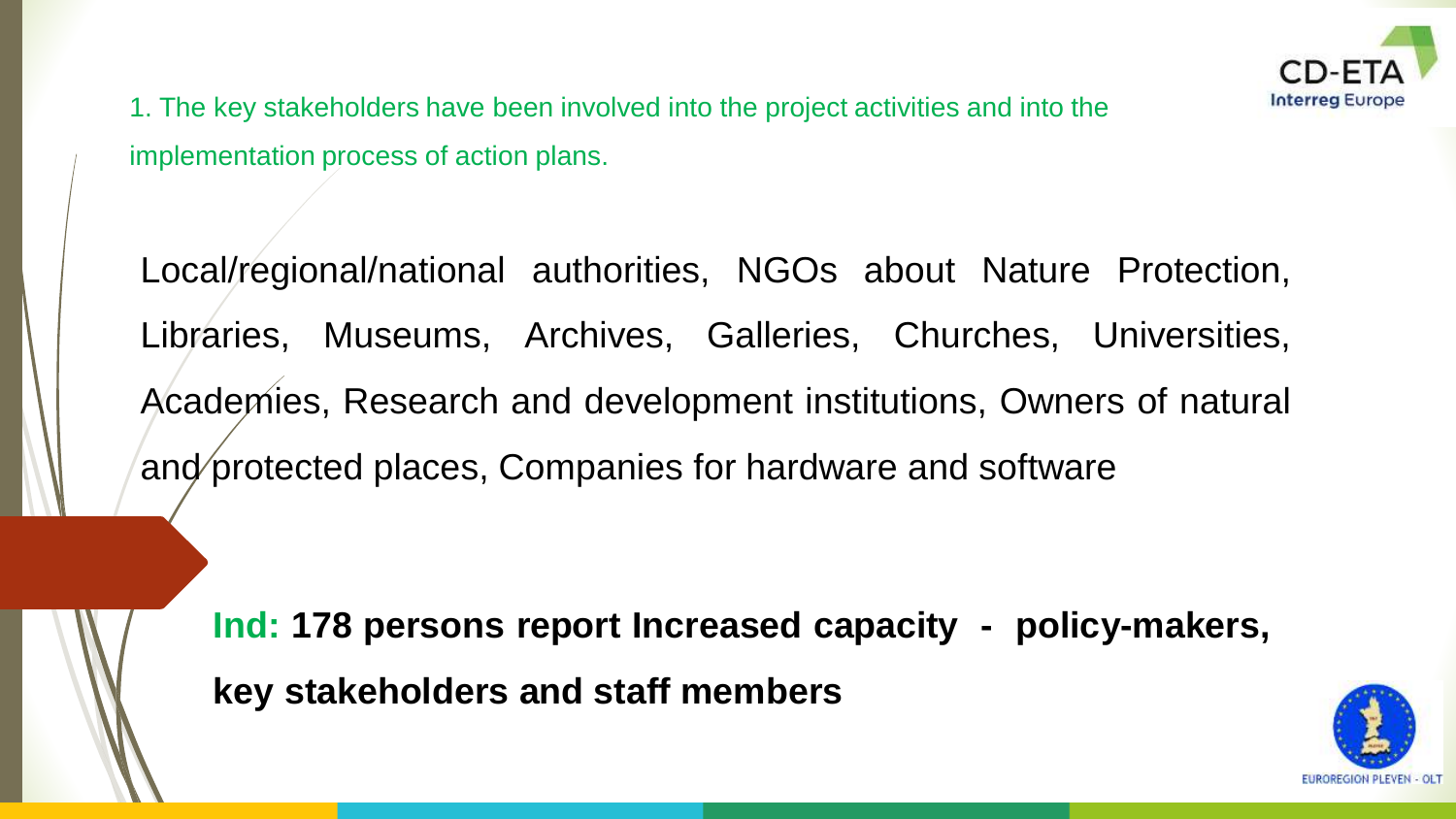

2. Exchange of experiences and sharing good practices concerning digitization of cultural and natural heritage has taken place

Three Interregional workshops

 $\triangleright$  Five interregional thematic seminars

▶ Totally 98 Experience exchange events

**Ind.: 20 Good Practices identified and documented by project partners and validated by Interreg Europe, 17 Good Practices are in the Good Practice database**

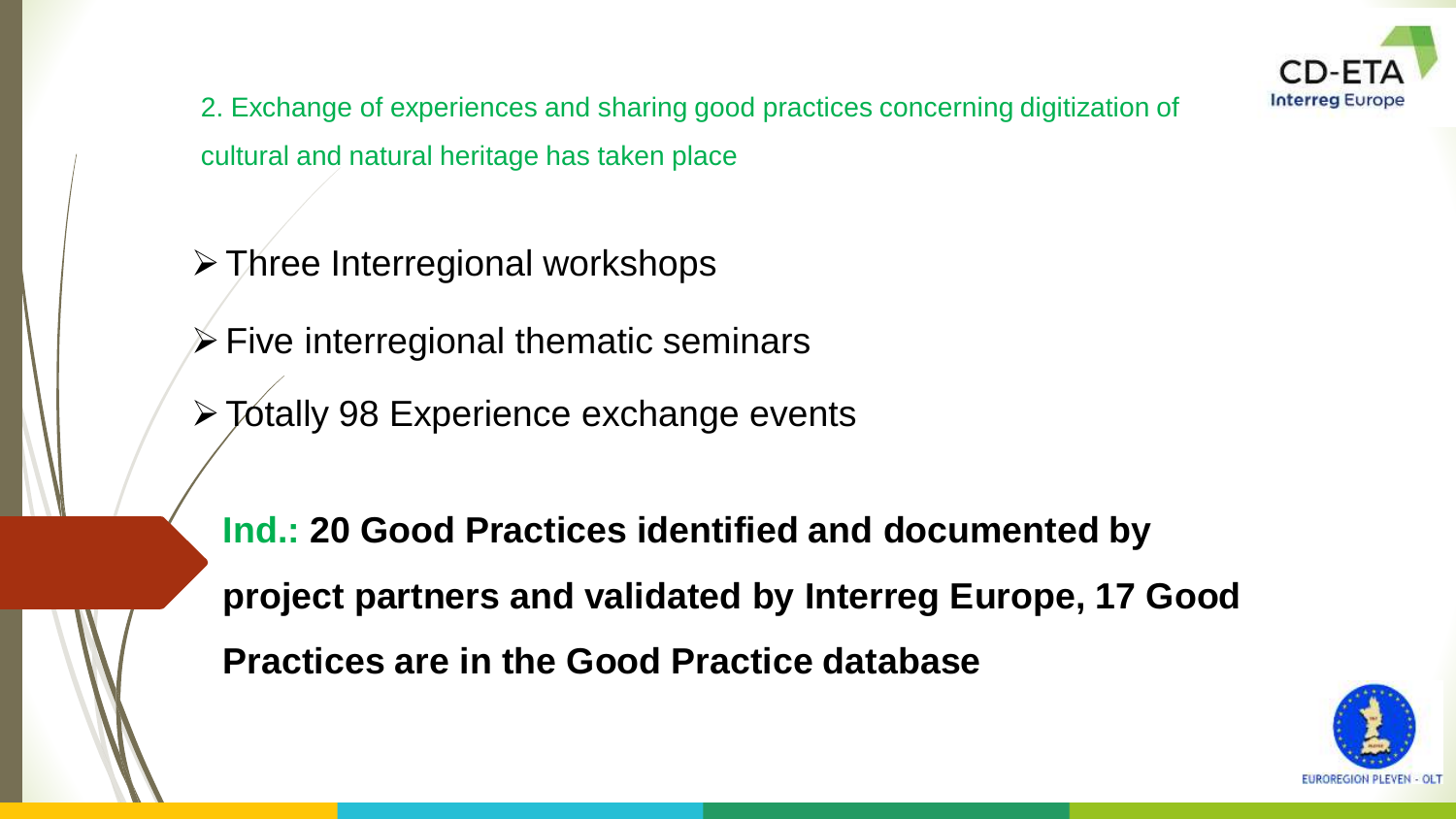

3. A common methodology, approach and standards have been developed for the use in each region

This document provides overall methodologies for working with action plan for CD-ETA project. It is not a step-by-step user guide, rather, it is collection of best practices how to plan and elaborate the project.

This document also provides a common terminology, to make sure all the project partners use the same vocabulary; as well as list of known best practices, regional and international digitization and preservation policies.

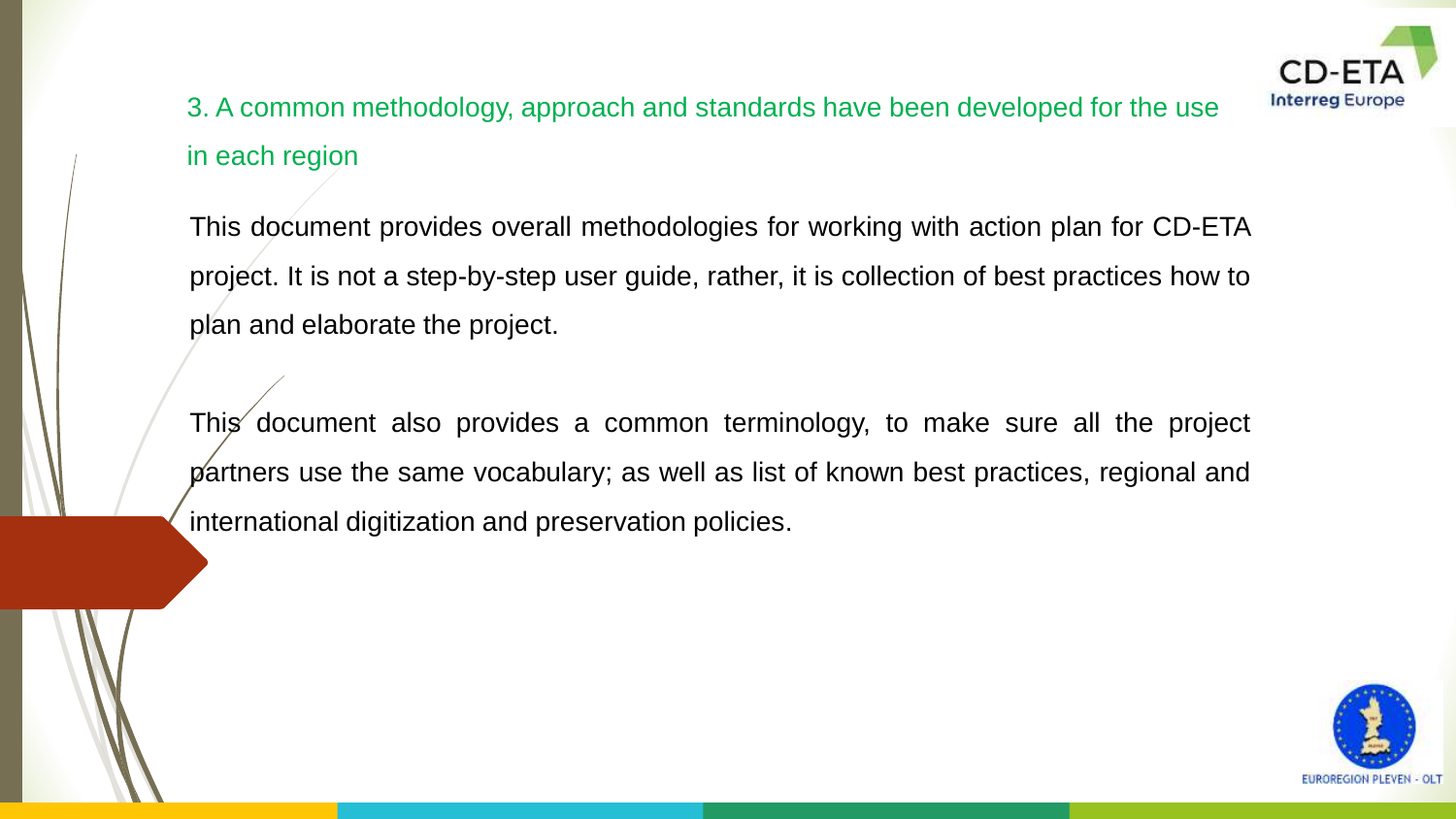

4. Participating regions have been provided with necessary know-how and they have developed specific strategies and operational plans for cultural and natural heritage digitization

#### **Ind.: Elaborated 8 Action Plans**

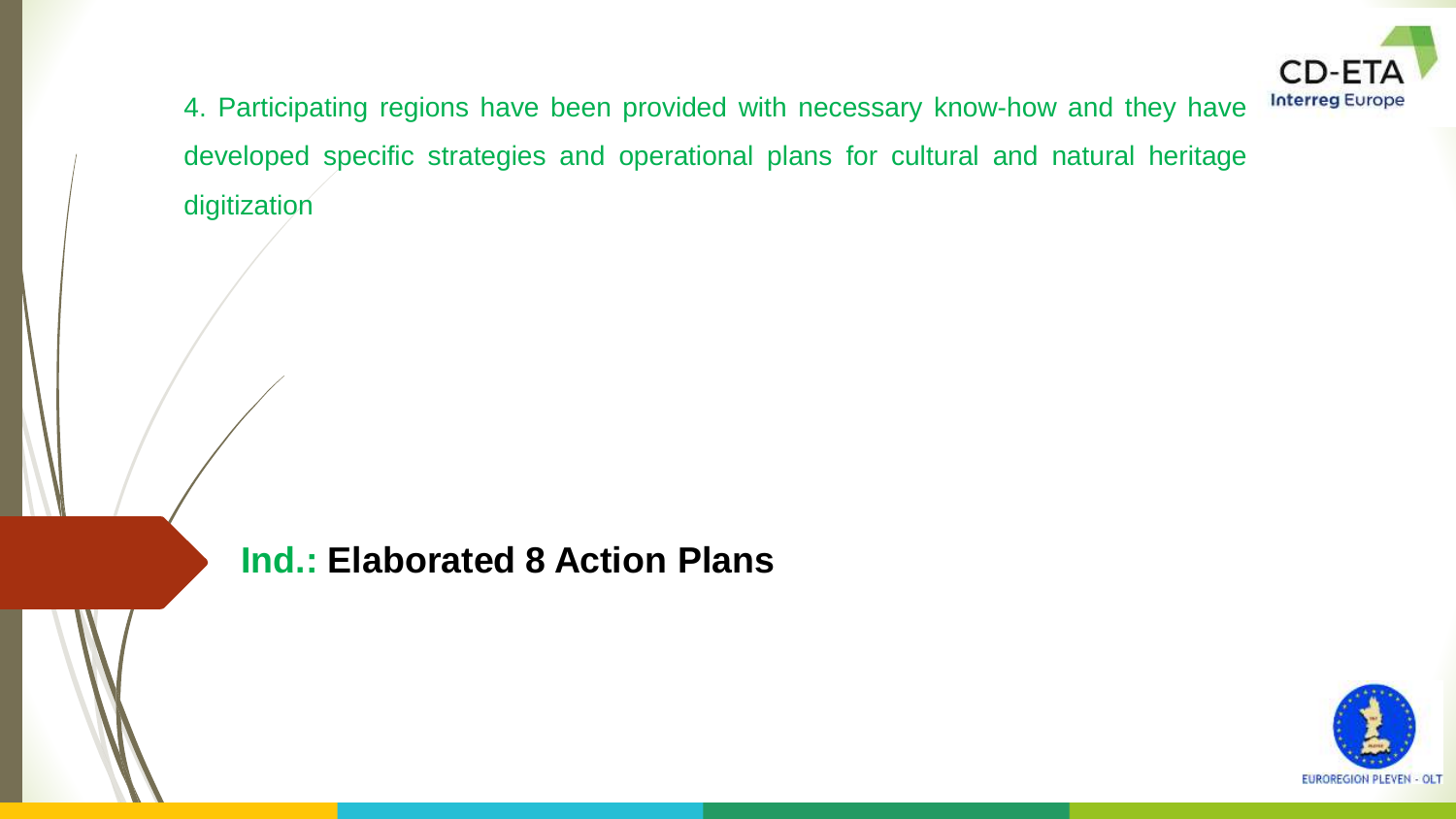

5. Region-specific measures have been elaborated in order to improve the regional policies via targeted funding.

```
Bulgaria – 3
Romania – 11
Greece – 5
Italy \sim 4
Ribera Alta, Spain – 1 action with 6 Work packages
Slovenia – 6
Region Valladolid, Spain – 5
```

```
Estonia – 3
```


**Add Achievement**: **Pilot Action implemented by partners Estonian War Museum and Foundation for Research and Innovation** 

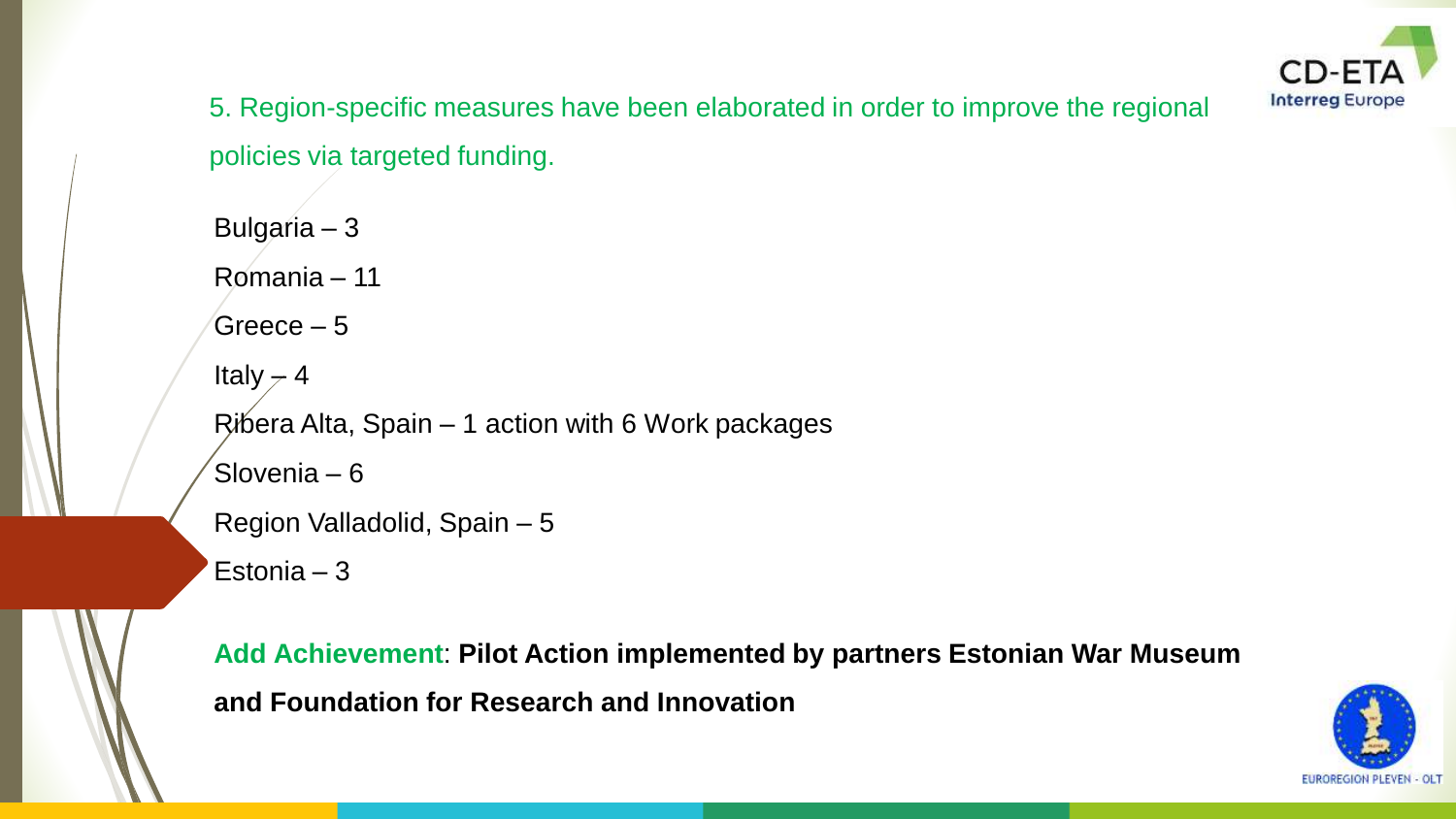

6. The achieved results have been promoted and included in the regional policies in the participating countries and in EU.

- $\geq$  204 media appearances in 8 countries
- $\triangleright$  Elaborated and disseminated 1000 booklets in English language and translated into Spanish, Italian and Slovenian languages
- More than 3000 visitations of the project website in the website of Interreg Europe Programme
- Elaborated and published 2 promotional videos, one of which you will watch later

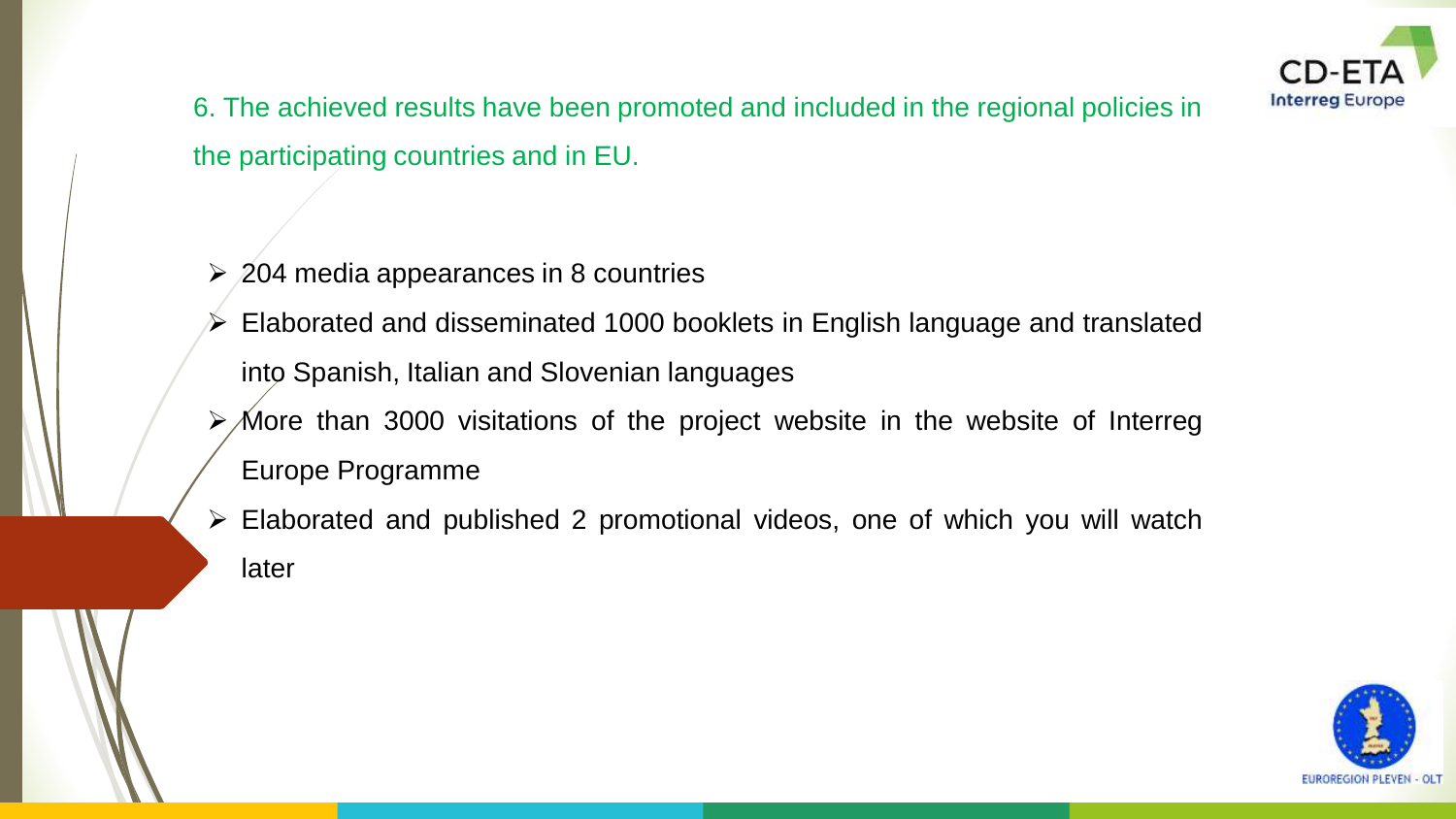# **Interregeurope.eu/cd-eta**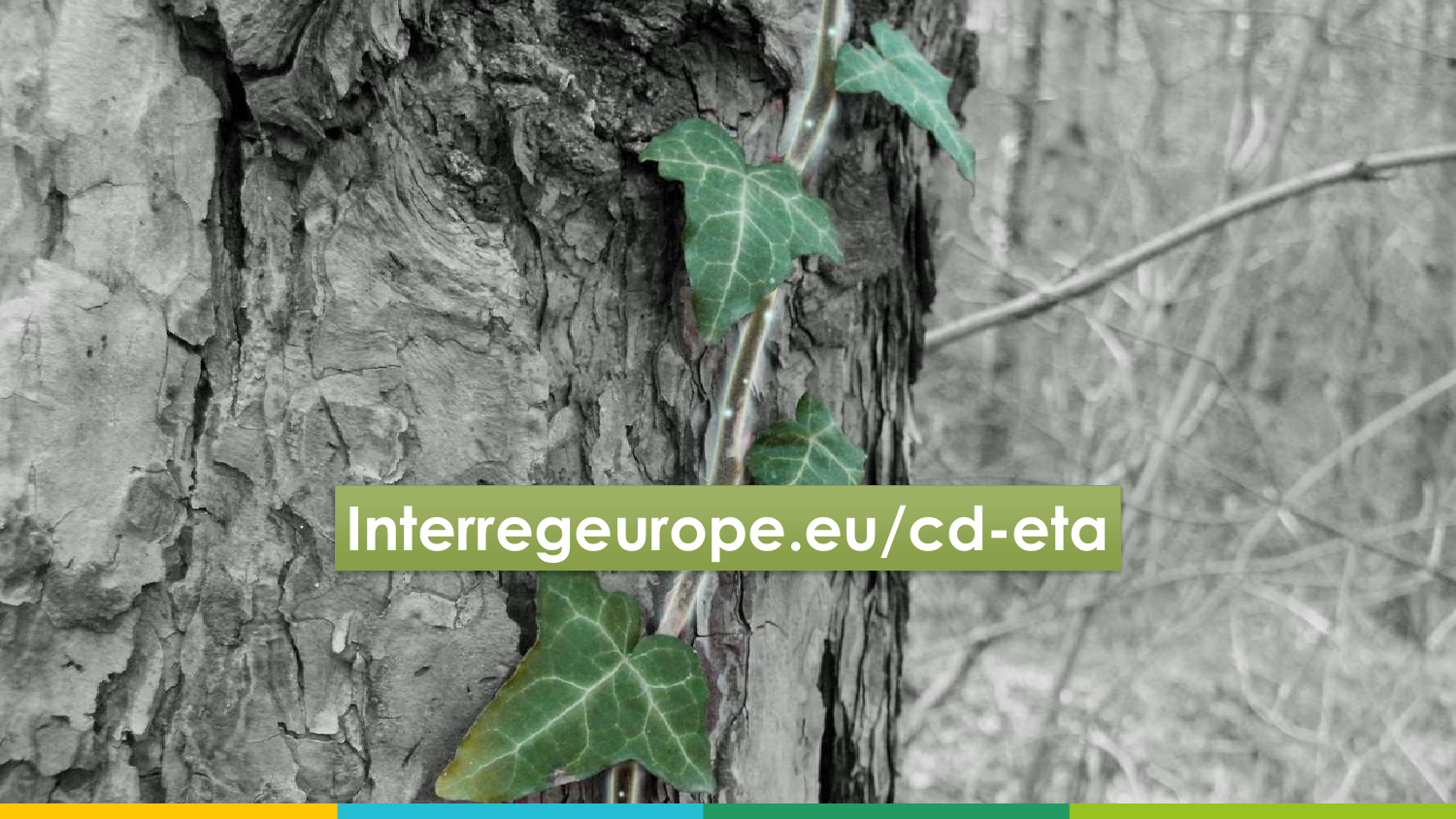

The CD-ETA project leaves a rich legacy for further development and promotion of European Cultural and natural heritage, with significant benefits for regional development, economic growth and employment generation, through sustainable cultural tourism, new products and services.